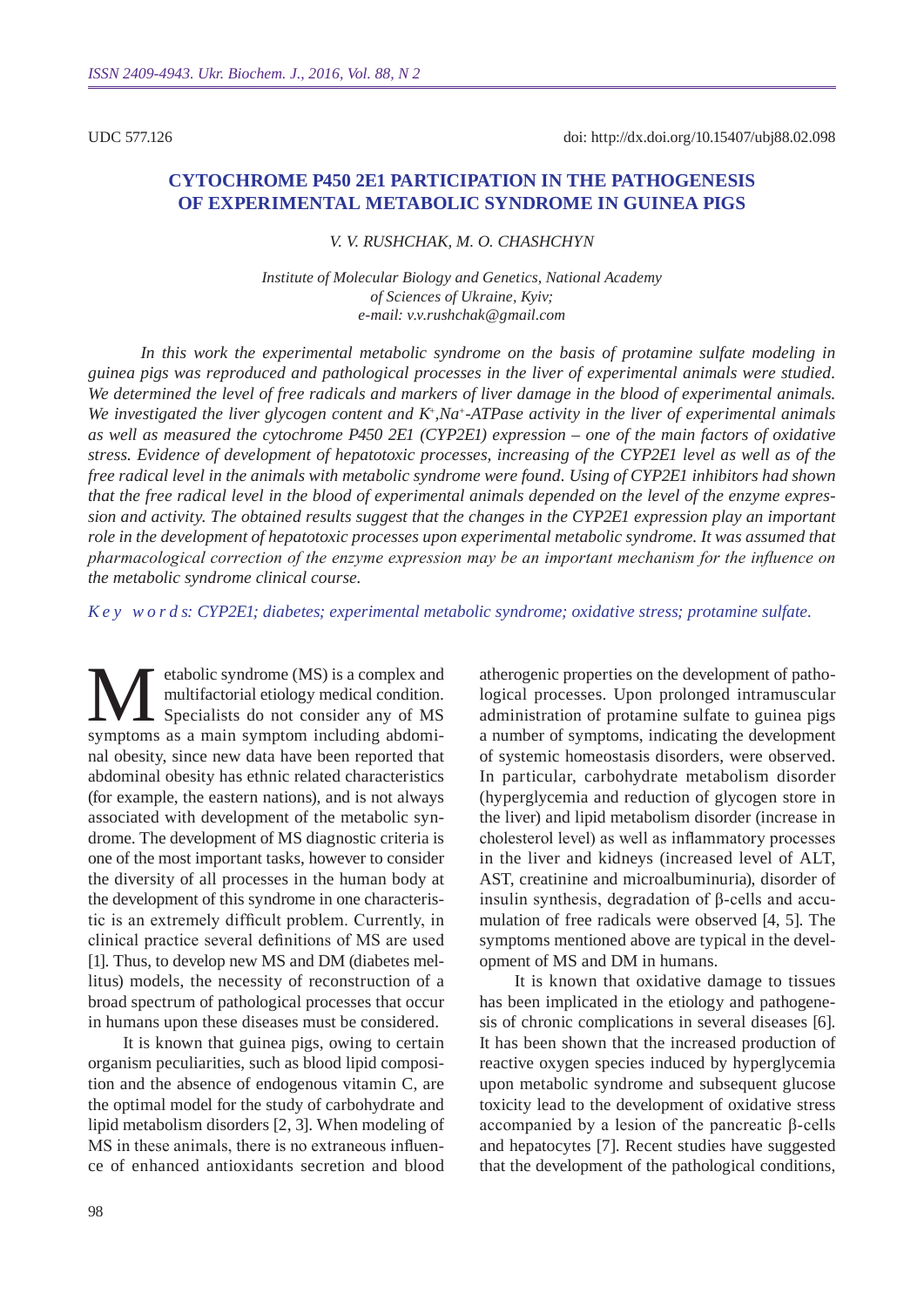such as alcoholic and non alcoholic steatohepatitis, type 1 diabetes, hepatitis C are associated with the increased level of the CYP2E1 expression (CYP2E1 is one of the cytochrome P450 isoforms) [8]. It has been explained by the fact that CYP2E1 is a powerful source of reactive oxygen species (ROS) [9], which makes it one of the substantial factors in the development of oxidative stress. It can be assumed that the development of the metabolic syndrome will also lead to an increase in the CYP2E1 expression and in the degree of hepatocytes damage, and the regulation of the enzyme expression will affect the pathological processes which accompany this disease [10].

In our work, using the specific protamine sulfate model for metabolic syndrome, we studied the development of hepatotoxic processes and changes in the level of the CYP2E1 expression in the liver of guinea pigs with MS. The correlation between the enzyme expression and activity and the development of pathological processes in experimental animals using specific CYP2E1 inhibitors was also investigated.

## **Materials and Methods**

*Experimental animals and diet.* Male fourmonth-old guinea pigs (30 animals) weighing 450 g (on the average) from the vivarium of the Institute of Pharmacology and Toxicology of NAMS of Ukraine were used in the study. Most reagents and substrates were purchased from Sigma-Aldrich (St. Louis, MO). All animal experiments were performed in accordance with the rules and regulations of The European Convention for the Protection of Vertebrate Animals Used for Experimental and Other Scientific Purposes [11].

Animals were housed in individual stainless steel cages with a controlled 12 h light/12 h dark cycle at 20-23 °C and fed on a standard rodent diet. Blood sampling was carried out from the ear vein. Glucose level was measured using a glucometer Accu-Chek Active (Accu-Chek, Germany).

*Induction of metabolic syndrome.* The metabolic syndrome was induced by intramuscular injection of protamine sulfate 15 mg/kg twice a day for 5 weeks, followed by keeping animals under normal conditions for 2 weeks. Such scheme was selected given the results of our previous studies which showed that experimental animals exhibited clear signs of the metabolic syndrome two weeks after the last injection of protamine sulfate [12]. Intact animals  $(n = 5)$  during this period were kept under normal conditions. Thereafter the blood of intact animals and animals with MS  $(n = 5)$  under light ether anesthesia was taken by dissection of the femoral vein. The animals were then decapitated.

The remaining animals were divided into 4 groups. The animals of the first group were administered intramuscularly quercetin at a dose of 20 mg/ kg for 2 weeks The animals of the second group were administered intramuscularly 4-methylpyrazole at a dose of 20 mg/kg for 2 weeks. The animals of the third group were orally administered disulfiram at a dose of 25 mg/kg. The control group (MS\*) was maintained under normal conditions for 2 weeks to control the development of pathological processes. Thereafter, the animals were euthanized according to the protocol described above.

*Preparation of microsomal fraction and determination of CYP2E1 activity.* The animals were decapitated at the same time of a day to avoid diurnal changes in the microsomal enzymes activity. Microsomal fraction was obtained according to the protocol described in [13]. P-nitrophenol hydroxylase activity was determined as the rate of 4-nitrokatehol formation per time unit per 1 mg of protein [14]. The obtained values were expressed as nmol of nitrokatehol/min/mg of protein.

*Western blot analysis of CYP2E1.* The total proteins were isolated from liver homogenate according to a standard protocol for membrane proteins preparation (Abcam, UK). The obtained proteins were separated by polyacrylamide gel electrophoresis (50 mg/track) followed by transfer to nitrocellulose membrane (Biorad, USA). After treatment with 2% skimmed dry milk solution, the membrane was incubated with anti-CYP2E1 antibodies (1/400, by volume) for 1 hour. Primary antibodies were produced in the Department of Molecular Oncogenetics, Institute of Molecular Biology and Genetics, NAS of Ukraine. The membrane was washed and then incubated with anti-Rabbit IgG-HRP secondary antibodies (Sigma, 1/5000, by volume) for 1 h. Proteins were visualized by chemiluminescence. Protein concentration was normalized relative to amount of the control β-actin protein on the same gel track. Densitometry analysis was performed using ImageJ software (Wayne Rasband, NIH). The results of Western blot analysis were presented in relative units of the luminescence intensity of the target protein.

*Histological analysis.* The liver was fixed in neutral buffered formalin solution (10%) and dehydrated in a graded ethanol series (50, 70, 80, 90,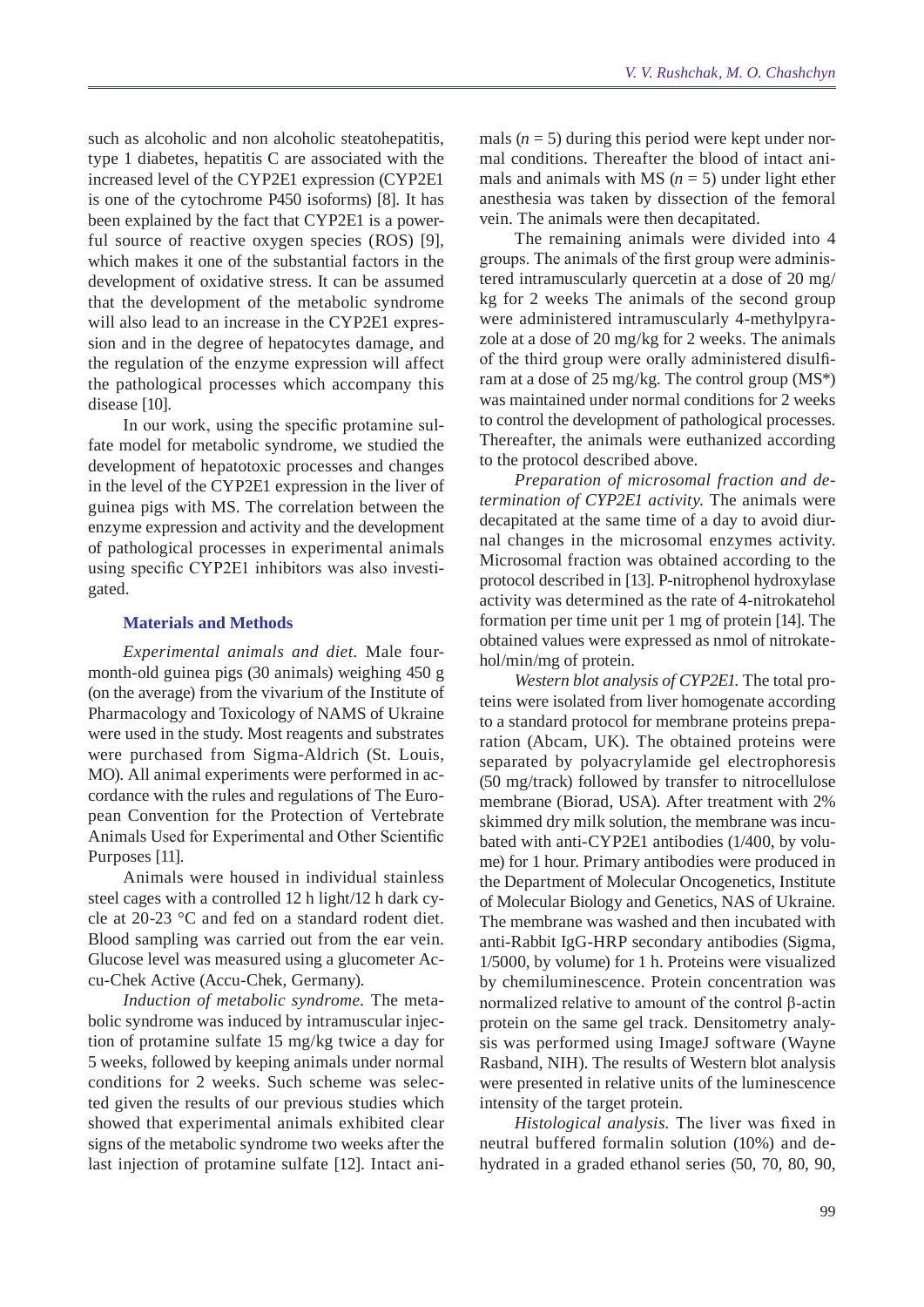95 and 100%). Tissues were placed in Paraplast and cut to 4 µm-thick sections. Glycogen content and K+ ,Na+-ATPase activity were determined in the obtained samples [15]. The obtained tissue samples were examined under optical microscope Leica DM 1000.

*The assessment of free radical level and blood biochemical parameters.* The level of ROS was measured in blood of experimental animals by spectrofluorimetry using 2,7-dichlorofluorescein diacetate (2,7-DCFH-DA) probe as described previously [16]. The results are presented in arbitrary units of the fluorescence intensity of dichlorofluorescein (oxidized 2,7-DCFH-DA). Alanine aminotransferase (ALT), aspartate aminotransferase (AST), alkaline phosphatase activities, as well as content of serum cholesterol, creatinine and glucose were measured using an automatic biochemical analyzer Tokyo Boeki Prestige 24i (Japan) and sets of specific reagents.

*Statistical analysis.* The data are presented as average values  $\pm$  error of the arithmetic mean for 5 animals per group. Statistical processing was performed using Student's *t*-test (for 2 groups) [17]. Values with  $P < 0.05$  were considered statistically significant.

#### **Results and Discussion**

*Biochemical and histological analysis.* It is known that during development of metabolic syndrome, changes in tissue biochemical and morphological-functional parameters occur. The results of serum biochemical analysis of animals with MS are presented in Table 1. It was found that the typical MS symptoms such as hyperglycemia (nearly 2-fold increase in serum glucose level) and hyperlipidemia (more than 2-fold increase in cholesterol) occurred at the early stages of MS. It was also found that the development of MS in experimental animals was

accompanied by hepatotoxicity, as evidenced by an increase in the content of cytolysis markers and hepatocytes necrosis markers, in particular more than 2-fold increase in ALT and alkaline phosphatase, and also 6-fold increase in AST compared to control. An increase in serum creatinine, the end product of nitrogen metabolism, which indicates acute or chronic renal failure, was observed.

Immunohistrochemical analysis of the experimental animals' liver was carried out to determine glycogen content and  $K^*$ , Na<sup>+</sup>-ATPase activity, by the PAS-reaction according to Mac-Manus and by Vahshtein and Meisel methodology, respectively. Carbohydrate metabolism disorder is considered to be the main pathogenetic mechanism of the MS development. Normal liver cells contain a large amount of glycogen (Fig. 1, *A*, pink granules). It is known that type 2 diabetes is accompanied by elevated glucagon level and activated hepatic glycogenolysis. Decrease in the stain intensity of the slide (Fig. 1, *B*) indicates a decrease in the amount of glycogen, which is a typical pathological process upon MS and type 2 diabetes [18].

It is known that insulin activates the liver K+ ,Na+-ATPase. Insulin facilitates potassium inflow into the liver cells and this effect is not related to hormone influence on glucose transport. A fall in activity of this enzyme could indicate insulin deficiency. Changes in the  $K^*$ , Na<sup>+</sup>-ATPase activity is a reversible process, since the insulin administration to animals with insulin deficiency completely restores the activity of sodium-potassium pump [19].

The obtained results showed that the enzyme activity significantly decreased in the liver tissue of experimental animals (Fig. 2, *B*) compared to the intact animals (Fig. 2, *A*). This may also indicate insulin deficiency and development of MS.

Hepatic glycogen level and K+,Na+-ATPase activity were slightly lower under inhibitors action,

| Biochemical parameters         | Intact animals   | <b>MS</b>          | Control $(MS^*)$   |
|--------------------------------|------------------|--------------------|--------------------|
| Glucose, mmol/l                | $5.2 \pm 0.2$    | $11.2 \pm 0.4*$    | $10.2 \pm 0.3^*$   |
| Cholesterol, mmol/l            | $0.58 \pm 0.03$  | $1.27 \pm 0.10^*$  | $1.50 \pm 0.09*$   |
| Creatinine, mg/l               | $18.95 \pm 0.50$ | $38.0 \pm 1.2^*$   | $40.0 \pm 1.1^*$   |
| $ALT$ , arb.u./l               | $37.5 \pm 2.6$   | $91.5 \pm 4.9^*$   | $107.0 \pm 6.2^*$  |
| AST, $arb.u.l$                 | $39.5 \pm 2.7$   | $268.0 \pm 12.1^*$ | $255.0 \pm 15.1^*$ |
| Alkaline phosphatase, arb.u./l | $68.75 \pm 1.20$ | $133.0 \pm 3.3^*$  | $126.0 \pm 4.1^*$  |

*T a b l e 1. Biochemical parameters of MS animals blood serum*

The data are presented as average value  $\pm$  error,  $n = 5$ ,  $* P < 0.05$  relative to intact animals (see text for explanation).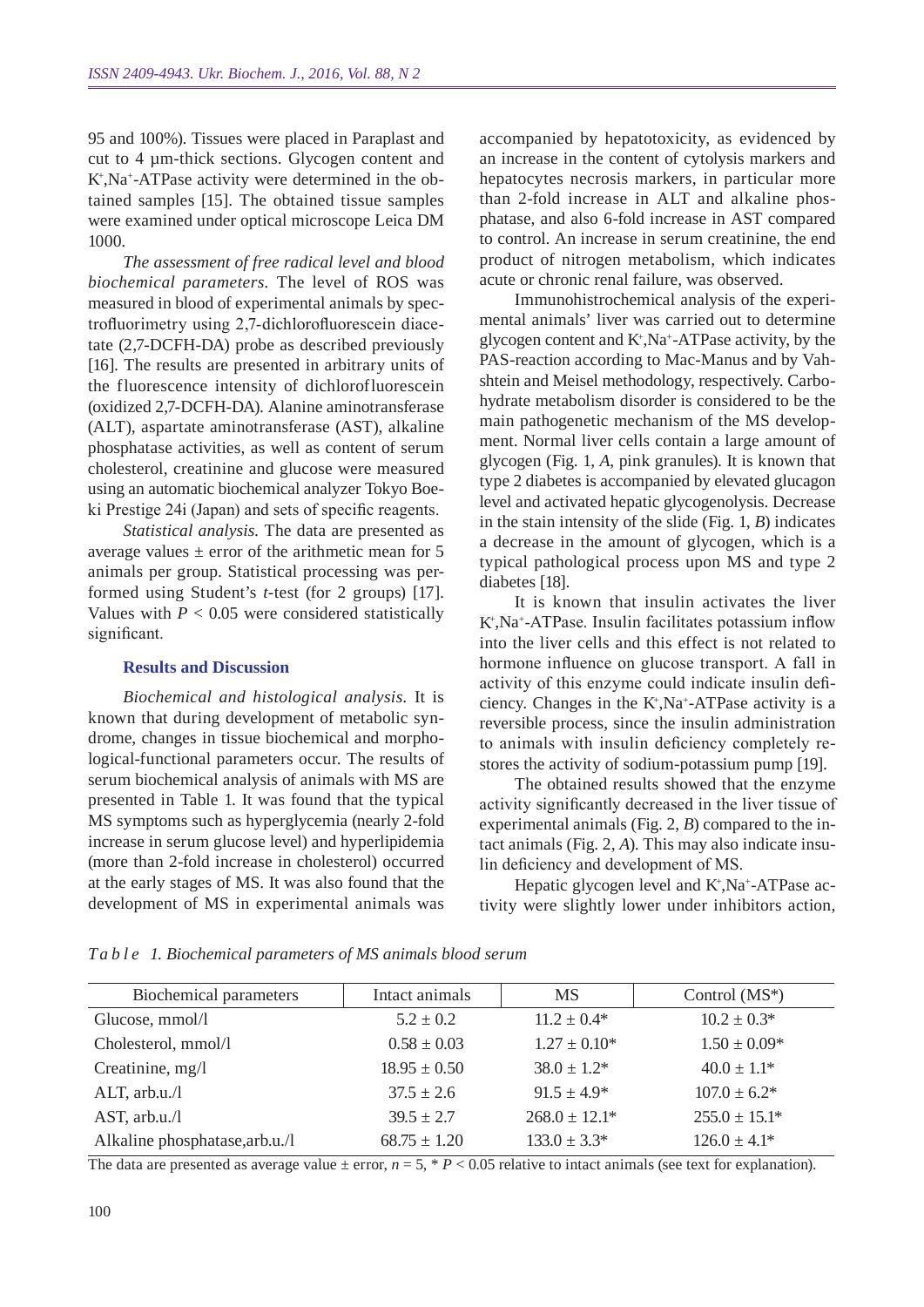though significantly higher than in the MS animals (Fig. 1, *C*, 2, *C*).

*Study of the CYP2E1 expression level.* Cytochrome P450 system is a powerful source of free radical generation [20, 21]. First of all it concerns the CYP2E1 isoform, which is characterized by a high level of oxidase activity and the ability to produce free radicals, even in the absence of the substrate [22]. It was shown that increased production of free radicals upon some diseases owing to increase in the CYP2E1 expression can cause oxidative stress. This leads to the development of various complications, such as micro- and macroangiopathy, retinopathy, nephropathy, and others. This is why the study of the mechanisms for CYP2E1-dependent oxidative stress and correction of some manifestations of this pathology by regulating the CYP2E1 activity are extremely important.

To investigate the changes in CYP2E1 expression during the MS development, CYP2E1 activity and protein content were evaluated. It was found that CYP2E1 activity in the liver of experimental ani-

mals in the early stages of MS was slightly higher compared to control, however it increased nearly 3-fold in the further disease development (MS\*) (Fig. 3, *A*).

The changes in the CYP2E1 protein level during the MS development in experimental animals are shown in Fig. 3, *B*. A slight increase in the CY-P2E1 protein content was observed in animals with MS, and CYP2E1 level in liver cells of experimental (MS\*) animals increased almost 3-fold in progression of MS. Thus, it can be asserted that increasing of the enzyme activity is caused by an increase in the cells CYP2E1content.

Some studies indicated the important role of CYP2E1 in the ROS production and oxidative tissue damage [23, 24]. Therefore we investigated the ROS level in the blood of experimental animals with metabolic syndrome and relationship between ROS production and the level of CYP2E1 expression. It was shown that the development of pathological processes in experimental animals was accompanied by an increase in free radical level, which was almost



*Fig. 1. Histochemical assessment of the glycogen content in liver cells (PAS-reaction according to Mac-Manus). Leica DM 1000, 400 x. A – intact animals, B – control group (MS\*), C – metabolic syndrome + quercetin*



*Fig. 2. Histochemical assessment of K+,Na+-ATPase in liver cells. Leica DM 1000, 400 x. A – intact animals, B – control group (MS\*), C – metabolic syndrome + quercetin*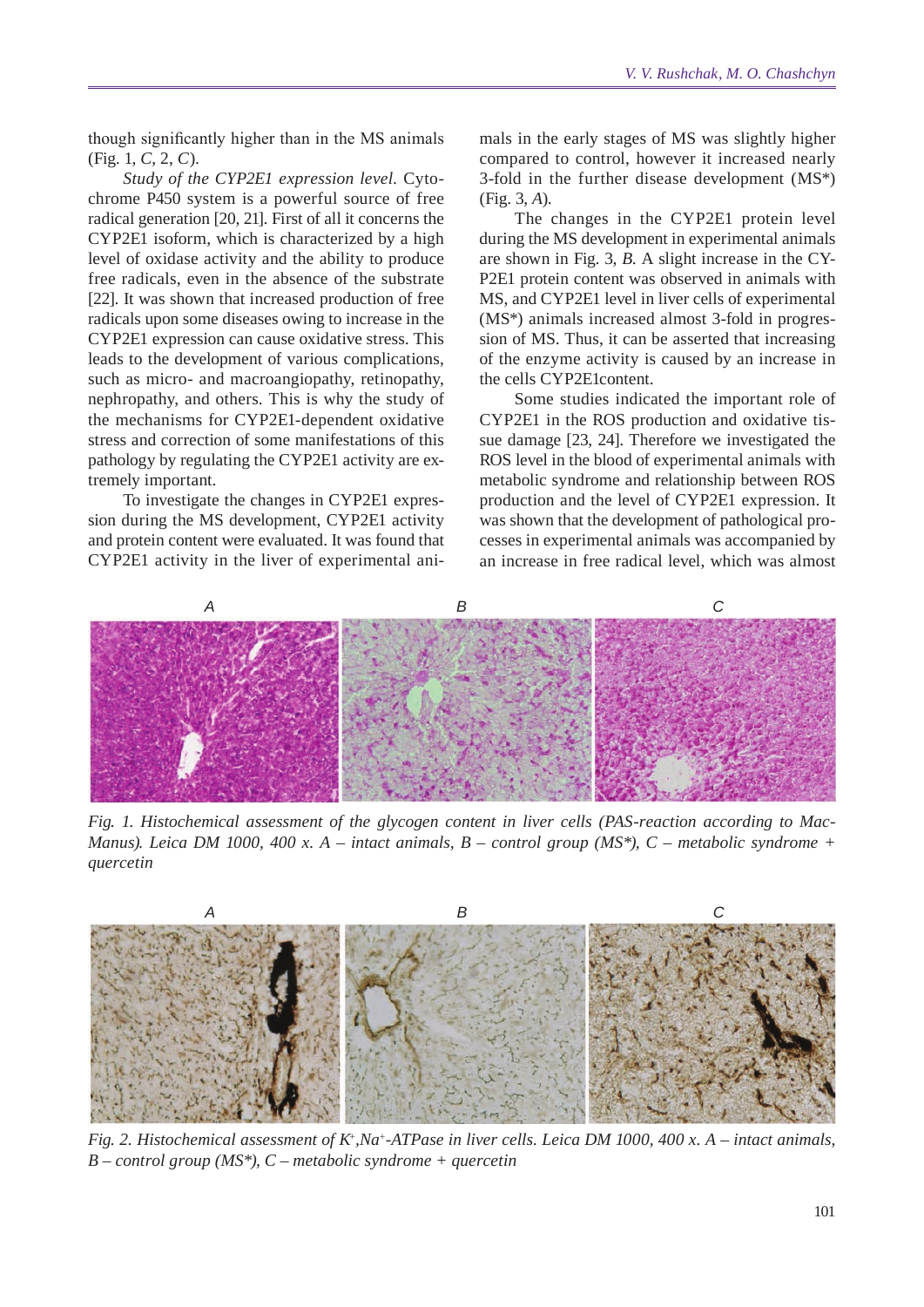

*Fig. 3. Changes in CY P2E1 expression and activity in liver of experimental animals during modeled metabolic syndrome. A – cytochrome P450 2E1*  activity; *B – protein CYP2E1 level*; *C – accumulation of free radicals in leukocytes of experimental animals during metabolic syndrome development. \**   $P < 0.05$  relative to intact group,  $n = 5$ 

2-fold higher compared with intact animals in the early stages of MS and 4-fold higher at further development of pathology (MS\*) (Fig 3, *B*).

Investigating CYP2E1-dependent processes in experimental animals with MS, we compared blood biochemical parameters at various levels of the CYP2E1 activity depending on the effect of enzyme inhibitors, namely disulfiram, 4-methylpyrazole and quercetin.

As it is seen in Fig. 4, *A*, the inhibitors reduce (in varying degree) the liver CYP2E1 activity. Quercetin exhibited the most inhibitory effect at the given doses, 4-methylpyrazole – the least inhibitory effect. A significant decrease in the enzyme activity under the quercetin action confirms the results of computer modeling, concerning its efficacy in CY-P2E1 inhibition.

The assessment of CYP2E1 content in liver cells revealed that protein level decreased proportionally to its activity. As it is seen in Fig. 4, *B*, 4-methylpyrazole affects more protein CYP2E1 content than its activity, whereas quercetin, on the contrary, is a potent inhibitor of the enzyme activity.



*Fig. 4. Changes in CYP2E1 expression and activity in liver of experimental animals with MS in the presence of CYP2E1 inhibitors: A – cytochrome P450 2E1 activity; B – protein CYP2E1 level; C – accumulation of free radicals in leukocytes of experimental animals. \* P < 0.05 relative to control group, n = 5*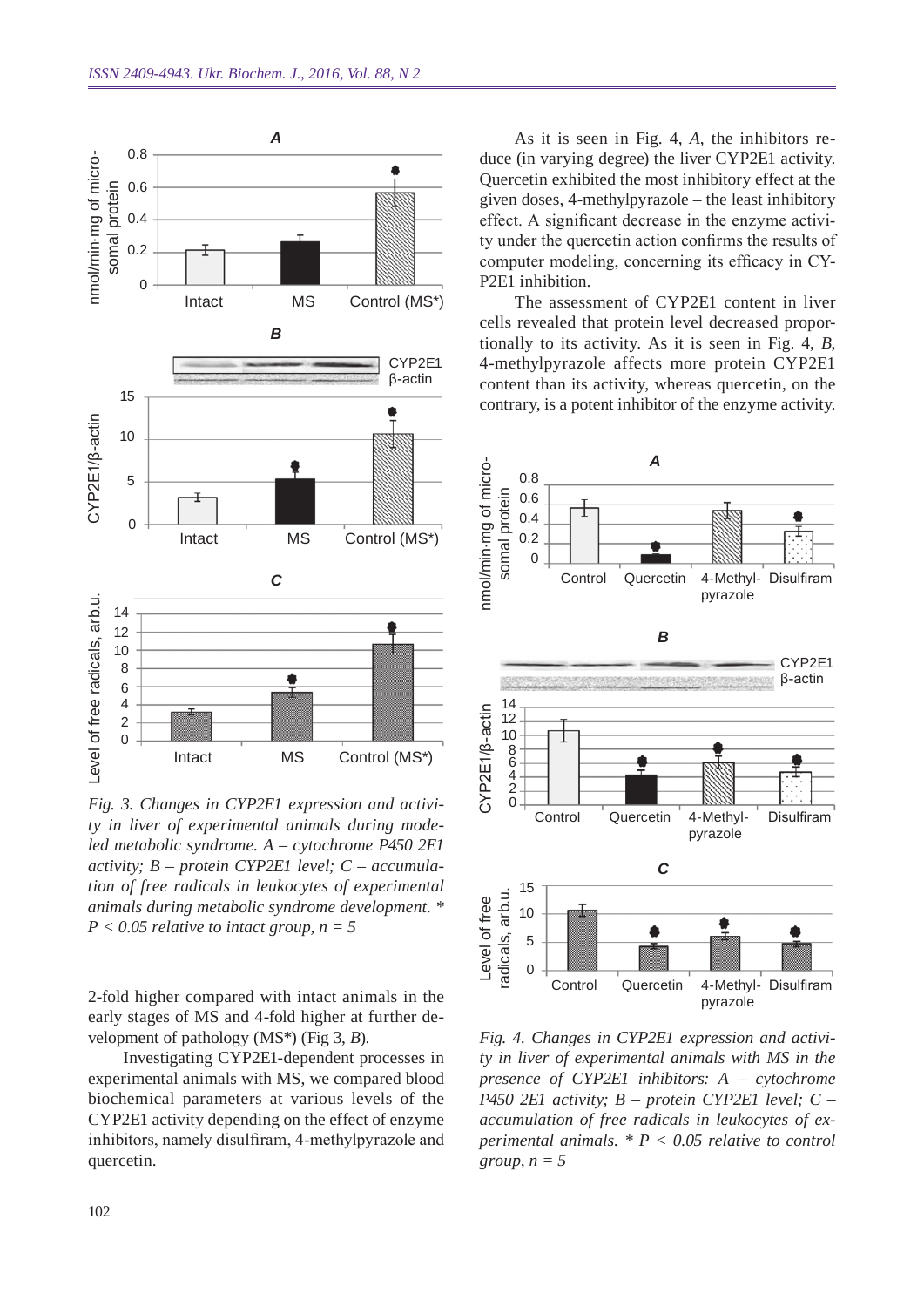The inhibitors prevent the increase in free radical level, thereat quercetin and disulfiram lead to a slight decrease in the free radical level compared to that at the beginning of the administration (Fig. 4, *C*).

The results of biochemical blood tests (Table 2) showed that the administration of CYP2E1 inhibitors to MS animals was accompanied by a tendency to normalization of blood biochemical parameters. Quercetin showed the most pronounced effect, in particular, 2-fold decrease in the cholesterol level and decrease in ALT, AST and ALP levels to the values in intact animals were observed. At the same time, the level of creatinine, one of the integral indicators of kidney condition, remained almost unchanged. It is worth noting that the administration of disulfiram was accompanied by less pronounced changes in biochemical parameters. This indicates the need for further studies of the disulfiram dosedependent effect.

It should be noted that a decrease in the protein content and CYP2E2 activity, as well as free radical level led to a decrease in the degree of oxidative damage to hepatocytes. This was evidenced by normalization of functional parameters of the liver, in cells of which the CYP2E1 expression was the highest. This suggests that liver damage in MS animals might be reversible. Thus liver functional parameters at the CYP2E1 inhibition by quercetin restored almost to the norm (Fig. 1, *C*, Table 1-2). Quercetin may possibly have such pronounced hepatoprotective effect owing also to its antioxidant properties. It was confirmed by the fact that a decrease in the levels of ALT, AST and ALP under the influence of 4-methylpyrazole and disulfiram was less pronounced than that of quercetin.

Thus in our work, hepatotoxic processes in guinea pigs during MS development were studied. The increase in blood free radical level, ALT, AST,

alkaline phosphatase activities, as well as the decrease in glycogen content and the K+ ,Na+-ATPase activity in hepatocytes indicated a disorder of the structural-functional state of liver cells. In experimental animals two weeks after the onset of MS symptoms (group MS\*), there were no significant changes in biochemical parameters that indicate the resistance in the symptoms and the formation of the systemic pathological processes inherent to MS.

It has been shown that the induction of CYP2E1 expression is one of the factors in the development of systemic oxidative stress in some diseases [25]. Increase in CYP2E1 expression and free radicals production results in oxidative damage to the liver cells. This leads to progressive carbohydrate metabolism disorders and progressive tissue and organ damages [26]. Thus the regulation of CYP2E1 expression might be an effective mechanism for the correction of systemic CYP2E1-dependent oxidative stress upon metabolic syndrome.

We have studied the relationship between changes in CYP2E1 expression and hepatotoxicity using three specific inhibitors. These inhibitors affect CYP2E1 through different mechanisms. Thus disulfiram works through prior conversion to diethyldithiocarbamate, which directly inhibits enzyme activity [27]. This inhibition of CYP2E1 activity can be attributed to disulfiram hepatoprotective properties in case of paracetamol liver damage.

CYP2E1 inhibition by 4-methylpyrazole [28] leads to a significant reduction of the manifestations of oxidative stress, hepatotoxicity and the formation of an aldehyde-protein adducts. Such properties are used in the development of drugs for the prevention of hepatotoxicity in cases of methanol and ethylene glycol poisoning. Literature data have shown results similar to ours, that is, 4-methylpyrazole exhibits relatively slight effect on CYP2E1 activity. Though it

| <b>Biochemical parameters</b>  | Control $(MS^*)$ | $MS +$ quercetin    | $MS +$<br>4-methylpyrazole | $MS + disulfiram$        |
|--------------------------------|------------------|---------------------|----------------------------|--------------------------|
| Glucose, mmol/l                | $10.2 \pm 0.3$   | $8.65 \pm 0.30^*$   | $9.1 \pm 0.3^*$            | $8.1 + 0.2$ <sup>#</sup> |
| Cholesterol, mmol/l            | $1.50 \pm 0.09$  | $0.71 \pm 0.06^*$   | $0.72 \pm 0.07$            | $0.79 \pm 0.09^*$        |
| Creatinine, mg/l               | $40.0 \pm 1.1$   | $36.0 \pm 1.2^*$    | $38.0 \pm 1.4^{\#}$        | $41.5 \pm 1.2^*$         |
| ALT, arb.u./l                  | $107.0 \pm 6.2$  | $59.5 \pm 3.5^*$    | $86.0 \pm 4.7^*$           | $85.0 \pm 4.3^*$         |
| AST, arb.u./l                  | $255.0 \pm 15.1$ | $80.0 \pm 4.4^{\#}$ | $176.0 \pm 12.7^{\#}$      | $201.0 \pm 11.2^*$       |
| Alkaline phosphatase, arb.u./l | $126.0 \pm 4.1$  | $81.0 \pm 2.8^{\#}$ | $113.0 \pm 3.1^*$          | $108.5 \pm 4.4^{\#}$     |

*T a b l e 2. Biochemical parameters of MS animals blood serum under the action of the CYP2E1 inhibitors*

The data are presented as average value  $\pm$  error,  $n = 5$ ,  $p \lt 0.05$  relative to control (MS+). See text for explanation.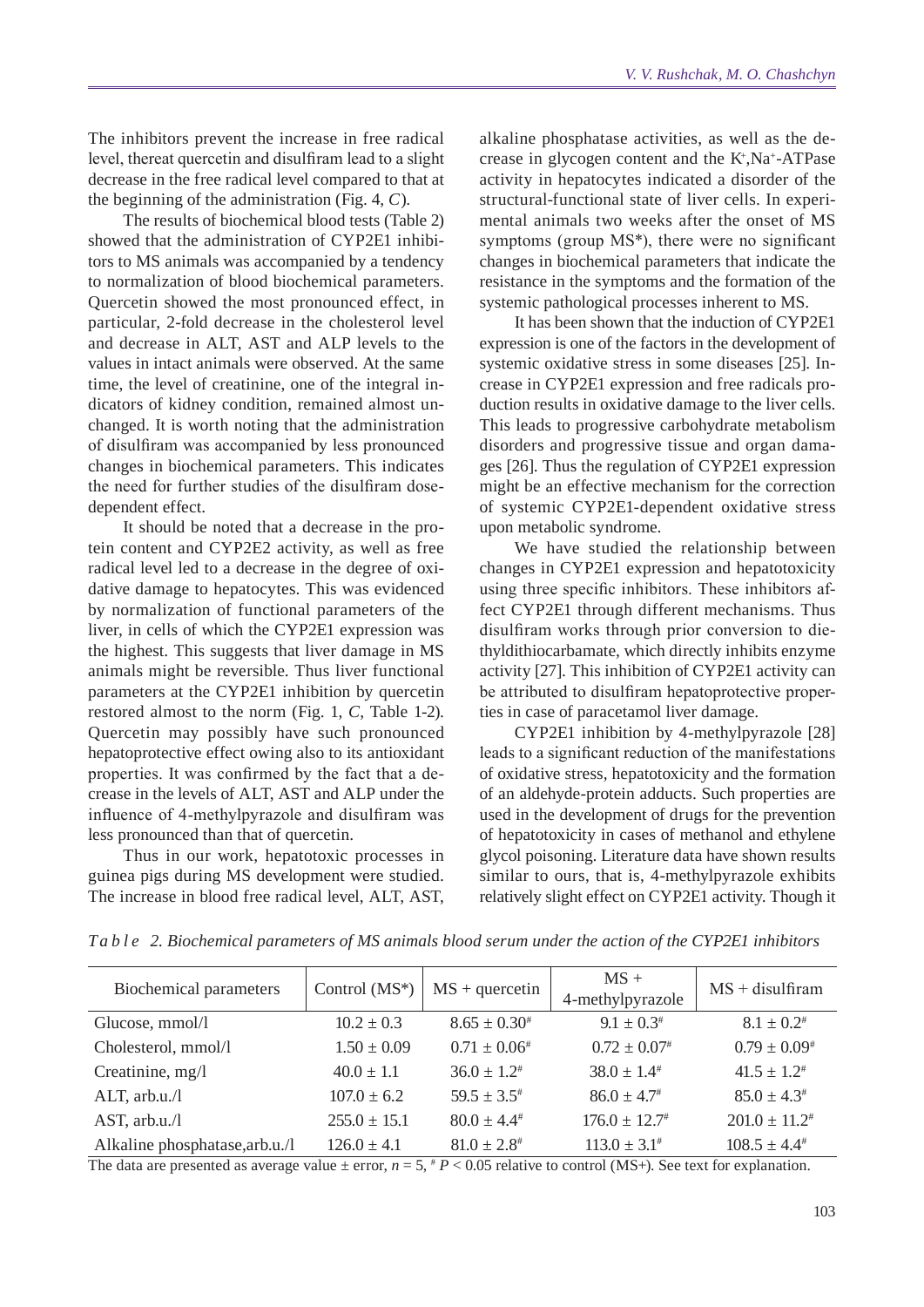has been shown that 4-methylpyrazole significantly reduced free radical level in hepatocytes cell culture, pre-incubated for one day in the medium with 100 mM ethanol [29, 30]. This indicates that the antioxidant potential of 4-methylpyrazole is realized by reducing the CYP2E1 protein level and free radicals production.

Quercetin is widely used as an antioxidant and angioprotector [31]. Moreover, as we reported previously [32], quercetin can be highly effective inhibitor of CYP2E1.

Simultaneous changes in CYP2E1 expression and oxidative stress level suggests that, in particular, increased CYP2E1 expression and activity are key factors of liver cells oxidative damage upon the development of metabolic syndrome.

Thus it has been shown that the protaminesulfate model (with a high degree of similarity) reproduces liver pathologic processes, which is typical symptom of the MS development. It enables to use this model in pharmacological and toxicological studies of drugs for diabetes therapy. The obtained results have indicated the correlation between increased SYP2E1 expression in liver cells, increased free radicals production in blood and hepatotoxicity in animals with metabolic syndrome. It has been shown that a decrease in CYP2E1 activity under the influence of specific inhibitors leads to impairment of severity of hepatotoxicity in experimental animals with MS. Thus pharmacological regulation of CYP2E1 functions and through them the pathological processes which accompany metabolic syndrome may be quite possible. This approach can be useful for correction of pathological processes accompanied by increased CYP2E1 level.

## **Acknowledgments**

The authors would like to thank A. K. Voronina and G. M. Shayakhmetova (Department of General Toxicology of Institute of Pharmacology and Toxicology NAMS of Ukraine); O. V. Maksymchuk and I. V. Rosokhatska (Department of Molecular Oncogenetics of Institute of Molecular Biology and Genetics) for their support.

The work was performed as part of the research on departmental subject Cytochrome P450 2E1 in oxidative damage to liver cells upon diabetes mellitus (2013-2017) No. 2.2.4.25 Code: 2.28.2.1.

# **Участь цитохрому Р450 2Е1 у патогенезі експериментального метаболічного синдрому в морських свинок**

## *В. В. Рущак, М. О. Чащин*

Інститут молекулярної біології та генетики НАН України, Київ; e-mail: v.v.rushchak@gmail.com

У роботі відтворювали експериментальний метаболічний синдром на основі протамінсульфатного моделювання та досліджували патологічні процеси в печінці морських свинок. У крові дослідних тварин визначали вміст вільних радикалів та маркерів пошкодження печінки. Гістохімічним методом досліджували вміст глікогену в печінці та активність K+,Na+-АТРази, а також визначали рівень експресії цитохрому Р450 2Е1 (CYP2E1) – одного з головних факторів розвитку оксидативного стресу. У тварин із метаболічним синдромом було виявлено ознаки розвитку гепатотоксичних процесів, зростання рівня експресії цитохрому CYP2Е1 та підвищення вмісту вільних радикалів. Використання інгібіторів CYP2E1 продемонструвало, що вміст вільних радикалів у крові дослідних тварин залежить від рівня експресії та активності ензиму. Показано також, що зміна експресії CYP2E1 відіграє важливу роль у розвитку пошкодження печінки за метаболічного синдрому. Припускається, що фармакологічна корекція експресії CYP2E1 може бути важливим механізмом впливу на перебіг цього захворювання.

К л ю ч о в і с л о в а: CYP2E1, діабет, експериментальний метаболічний синдром, оксидативний стрес, протамін-сульфат.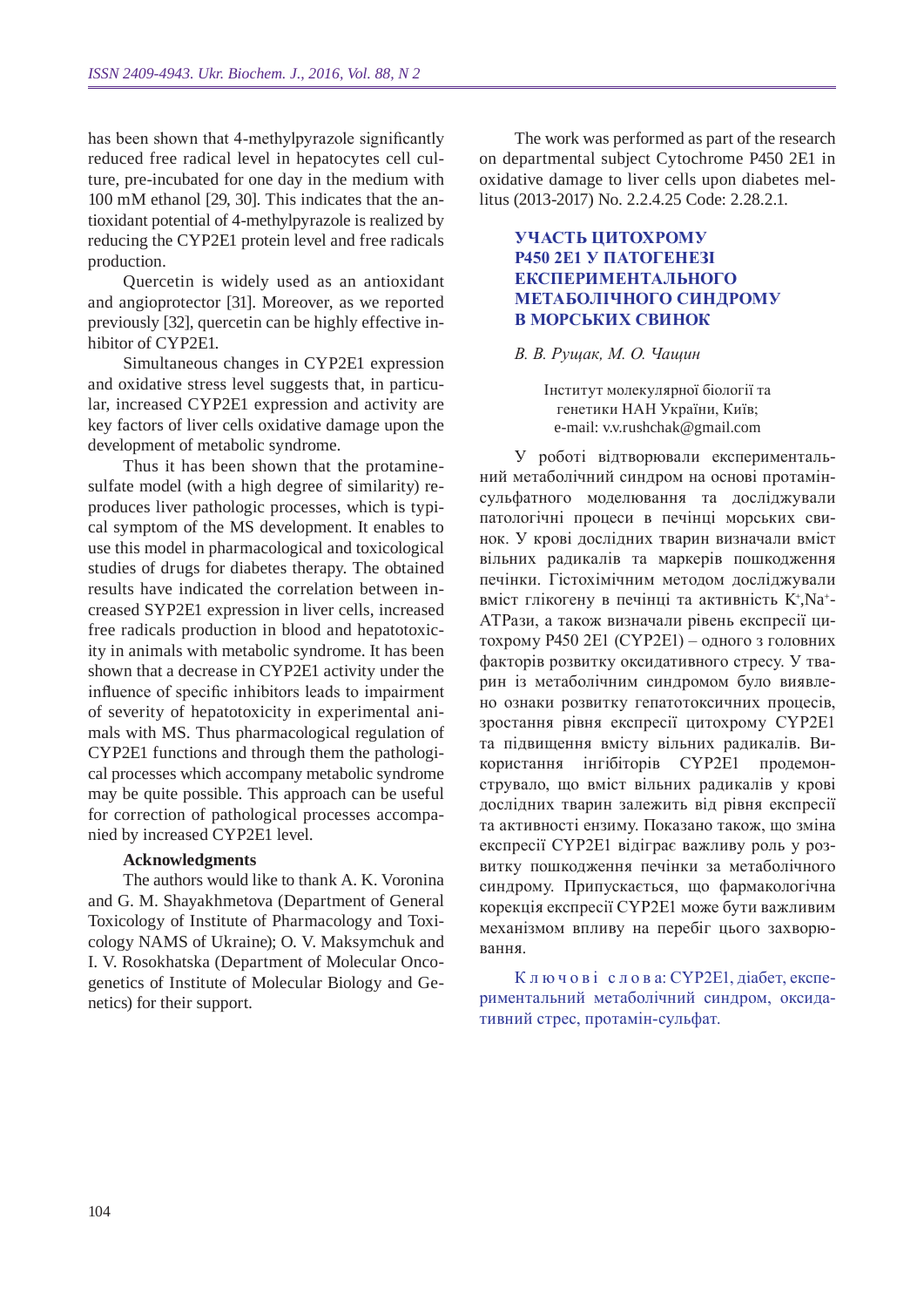## **Участие цитохрома Р450 2Е1 в патогенезе экспериментального метаболического синдрома у морских свинок**

#### *В. В. Рущак, Н. А. Чащин*

Институт молекулярной биологии и генетики НАН Украины, Киев; e-mail: v.v.rushchak@gmail.com

В работе воспроизводили экспериментальный метаболический синдром на основе протамин-сульфатного моделирования и исследовали патологические процессы в печени морских свинок. В крови экспериментальных животных определяли содержание свободных радикалов и маркеров повреждения печени. Гистохимическим методом исследовали содержание гликогена в печени и активность K<sup>+</sup> ,Na+-АТРазы, а также определяли уровень экспрессии цитохрома Р450 2Е1 (CYP2E1) – одного из главных факторов развития оксидативного стресса. У животных с метаболическим синдромом были выявлены признаки развития гепатотоксических процессов, рост уровня экспрессии цитохрома CYP2Е1 и повышение содержания свободных радикалов. Использование ингибиторов CYP2E1 показало, что содержание свободных радикалов в крови подопытных животных зависит от уровня экспрессии и активности энзима. Также показано, что изменения экспрессии CYP2E1 играет важную роль в развитии повреждения печени при метаболическом синдроме. Предполагается, что фармакологическая коррекция экспрессии CYP2E1 может быть важным механизмом влияния на ход данного заболевания.

К л ю ч е в ы е с л о в а: CYP2E1, диабет, экспериментальный метаболический синдром, оксидативный стресс, протамин-сульфат.

#### **References**

1. Diagnosis and treatment of metabolic syndrome, diabetes, pre-diabetes and cardiovascular diseases. Methodical recommendations of Working Group of metabolic syndrome, diabetes, pre-diabetes and CVD treatment, Ukrainian Association of Cardiology and Ukrainian Association of Endocrinology. Kyiv, 2009. 40 p. (In Ukrainian).

- 2. Fernandez ML. Guinea pigs as models for cholesterol and lipoprotein metabolism. *J Nutr.*  2001; 131(1): 10-20.
- 3. West KL, Fernandez ML. Guinea pigs as models to study the hypocholesterolemic effects of drugs. *Cardiovasc Drug Rev.* 2004; 22(1): 55-70.
- 4. Rushchak VV, Chashchyn MO. Insulin determination in pancreas of guinea pigs with metabolic syndrome. *Fiziol Zh.* 2014; 60(2): 45-50. (In Ukrainian).
- 5. Vit VV, Tsiselskaya OYu, Tsiselskiy YuV, Levitskiy AP. Pathological changes in the retina of eyes rats with experimental 2 type diabetes mellitus and their correction by oral gels with biologically active substances. *Ophthalmology.*  2013; 10(4): 49-52. (In Russian).
- 6. Baynes JW. Role of oxidative stress in development of complications in diabetes. *Diabetes.* 1991; 40(4): 405-412.
- 7. Desco MC, Asensi M, Márquez R, Martínez-Valls J, Vento M, Pallardó FV, Sastre J, Viña J. Xanthine oxidase is involved in free radical production in type 1 diabetes: protection by allopurinol. *Diabetes.* 2002; 51(4): 1118-1124.
- 8. Gonzalez FJ, Gelboin HV. Role of human cytochromes P450 in the metabolic activation of chemical carcinogens and toxins. *Drug Metab Rev.* 1994; 26(1-2): 165-183.
- 9. Ekström G, Cronholm T, Ingelman-Sundberg M. Hydroxyl-radical production and ethanol oxidation by liver microsomes isolated from ethanol-treated rats. *Biochem J.* 1986; 233(3): 755-761.
- 10. Kovalev IE. Cytochrome P450 system and diabetes mellitus. *Probl Endocryn.* 2000; 46(2): 16-22. (In Russian).
- 11. Buhtiarova T, Stephanov О, Kovalenko V, Solovyov A, Bondarenko L, Shayakhmetova A. Medicines. Good laboratory practice. decree of Health Department of Ukraine No. 95 from 16.02.2009, 27 p. (In Ukrainian).
- 12. Rushchak VV, Kovalenko VM, Voronina AK, Kitam VO, Maksymchuk OV, Chashchyn MO. Optimization of animal model for investigation of pathogenesis of type 2 diabetes. *Fiziol Zh.*  2012; 58(6): 29-35. (In Ukrainian).
- 13. Jeong HG, Yun CH. Induction of rat hepatic cytochrome P450 enzymes by myristicin. *Biochem Biophys Res Commun.* 1995; 217(3): 966-971.